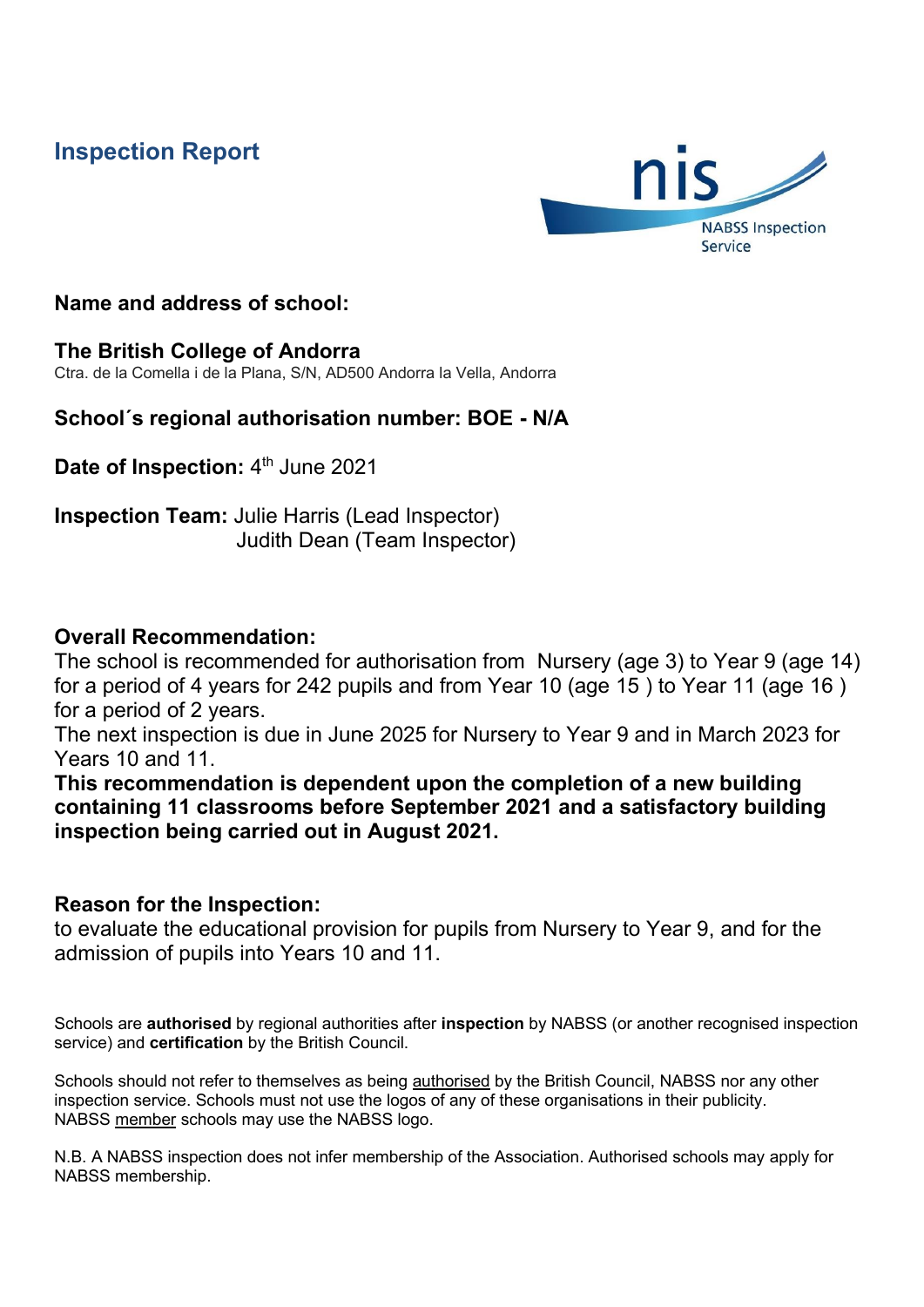### **History and Context of the School:**

The British College of Andorra opened in 2018. The school currently has 120 pupils on roll from nursery to year 9 and 180 pupils registered for September 2021. Sixty percent are Andorran and the remaining forty percent are Spanish, British, American and Australian. Pupils in key stages 1 and 2 are currently taught in mixed-age classes. The school plans to move to one class per year group in September and to open a year 10 class. The school is owned by an Andorran company, British College Overseas SL

## **Accommodation and Resources:**

The school building has three floors with a lift to provide disabled access to all areas. The Early Years Foundation Stage (EYFS) classrooms have direct access to the outdoor play and learning area. Part of this area is covered by a roof which gives protection from the weather and thus enables children to engage in outdoor learning throughout the year. The outdoor area is well resourced, allowing for a wide range of activities to be provided.

The nursery classroom is very spacious and the reception pupils make use of a space in the hall area, in addition to their classroom and their designated outdoor space. All EYFS areas are appropriately furnished, with a wide range of resources including sand pits, construction equipment and home corners. The year 1 and 2 classroom also has direct access to an outdoor learning space which is well-used for a variety of activities, including growing flowers and vegetables.

Primary classrooms are spacious, appropriately furnished and well-resourced, with a variety of practical resources for the teaching of mathematics, textbooks and a good selection of reading books in each classroom. Classroom displays are of a high standard and are both informative and used as an opportunity to celebrate pupils' work.

An information and communications technology (ICT) room contains 18 computers, and is used by all pupils from reception to year 9 for their weekly ICT lesson. There is also a class set of 20 ipads which can be booked by teachers. All classrooms contain free-standing electronic screens, in addition to whiteboards. The science laboratory is well resourced and there is a separate preparation room which allows for safe storage of chemicals and equipment. The current laboratory provision is adequate for key stages 3 and 4 but will need to be increased to meet the needs of key stage 5. A well-resourced art room is used by all primary and key stage 3 pupils. A separate sports hall provides a large space for indoor physical education (PE) lessons and is also currently used for music lessons. An indoor climbing wall is used during PE lessons and during after-school activities. It is inspected and maintained regularly by specialists.

The dining hall is large and the food is cooked on site. There are good facilities for staff to work and relax.

Outdoor areas are well-maintained. Pupils have access to a football pitch, a grassed area and a hard surface playground. Good use is made of the wooded areas which are adjacent to the school, and pupils in the early years and primary classes use these regularly for outdoor learning experiences across a variety of curriculum areas.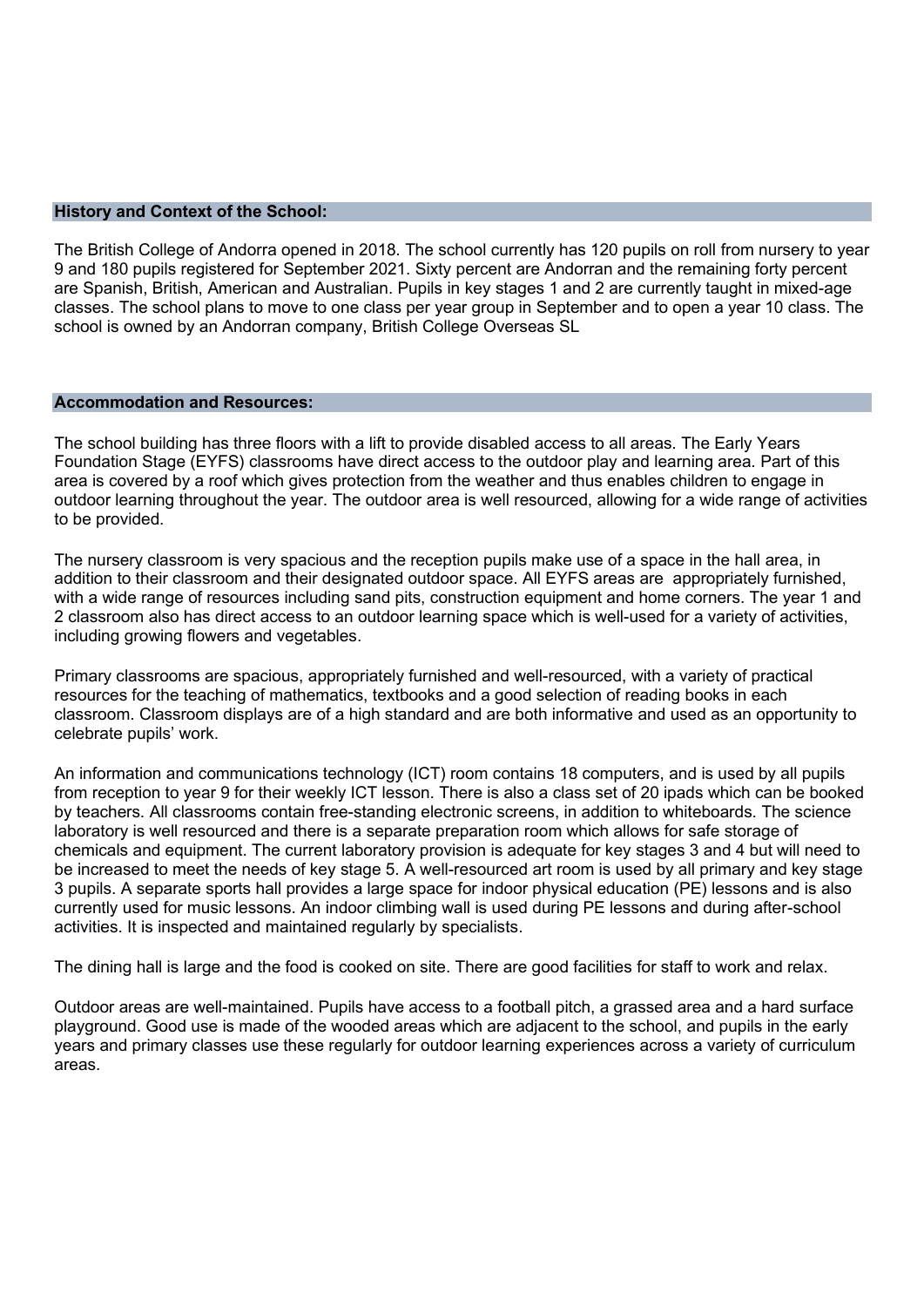### **Health, Safety and Welfare:**

The school site is well-maintained and cared for. The school provides a safe environment for all students and staff, with safety features such as a soft play surface and protection on pillars in the early years' outdoor space. The school perimeter is secure and all visitors are required to sign in and out and wear an identification badge. The entry into the school is via a buzzer system.

The school has good procedures for dealing with on-site accidents and first aid training has been provided for designated staff. Students and staff are aware of the fire safety and evacuation procedures, which are displayed in all classrooms and around the school. Regular fire drills are carried out. There are sufficient fire extinguishers throughout the school. Procedures and equipment are compliant with Andorran regulations and are checked by the appropriate authorities

The school has policies for safeguarding, child protection, health and safety and anti-bullying which have been shared and agreed with staff. Pupils are aware of the action that they should take if they feel unsafe in school. All staff have undergone safeguarding training and know the school´s child protection procedure. The headteacher is the safeguarding lead.

All staff members are required to complete a police check within Spain and staff recruited from the UK have full checks. Staff recruited from countries other than Spain and the UK are asked to provide an International Child Protection Certificate.

The school has put in place appropriate and effective additional health and safety protocols and procedures in response to the COVID 19 pandemic. These protocols and procedures comply with local requirements and are being implemented consistently and rigorously.

## **The Curriculum:**

The curriculum is clearly based on the Early Years Foundation Stage Curriculum and the National Curriculum. The school offers a generally broad and balanced curriculum. English is the principal language of instruction and the school meets the requirements of the Andorran authorities regarding the teaching of Catalan.

The curriculum is extended by the teaching of French and Spanish from nursery upwards and the younger pupils regularly engage in outdoor learning using the adjacent woodland. This helps them to develop their understanding of the world as well as using the natural environment as a stimulus for creative, language and maths activities. The PE curriculum is extended through skiing lessons in the Spring term and swimming lessons in a nearby pool in the Autumn term. Learning in the primary and early years is also enhanced by theme weeks, during which pupils engage in cross-curricular activities.

Pupils' personal development and spiritual, moral and cultural development are well-provided for in a weekly personal, social and health education (PSHE) lesson.

The school plans to offer a good range of subjects in key stage 4 in preparation for external examinations at the end of year 11.

#### **Staffing:**

All the teachers have appropriate qualifications and are UK qualified, with at least two years teaching experience. Staff are well-deployed and teaching assistants are used effectively to support the learning of children in the EYFS and lower primary years. The school currently has mixed-age classes in the primary years and is planning to move to one class per year group in September 2021. Appropriately qualified teachers have been employed in preparation for this.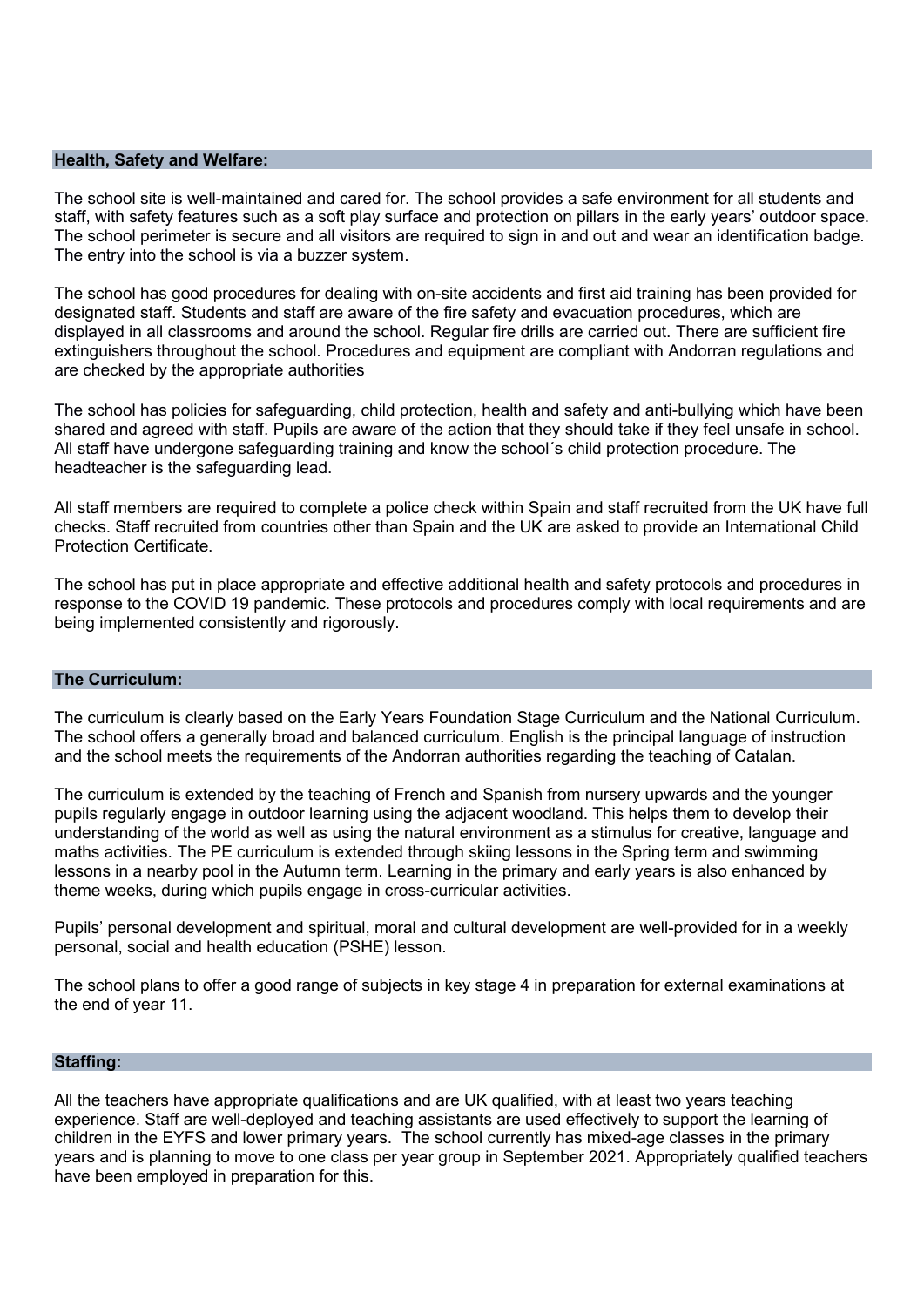Secondary teachers are appropriately qualified and deployed. As the pupil numbers are currently low in key stage 3, secondary teachers are teaching a range of subjects related to their subject specialism. The school has adequate staffing in place for the transition into key stage 4 next year, which includes the employment of specialists in science, English and art.

The school has had a good level of staff retention since opening in 2018, which has ensured a consistent approach both to interactions with pupils and in areas such as planning, marking, display and presentation of students' work.

The school has provided limited in-house professional development, run by members of the senior leadership team. All staff have received safeguarding and first aid training. The school has identified the need to extend its professional development provision and is planning to make more use of on-line training in the future.

### **Teaching and Learning:**

The standard of teaching is generally good, and in some cases outstanding. In lessons where teaching is outstanding, questioning is skilfully used to check, or extend students' understanding. Teachers have a good knowledge of the learning needs of individual pupils and work is either adapted to meet the individual needs of the pupils, or additional teacher support is provided to those students who require it. This is particularly important as the primary classes are currently taught in mixed age groups and there is a wide range of levels of achievement in the secondary classes. The pace of lessons is good and pupils are engaged in a variety of worthwhile activities during the class. There is a good balance between individual work and opportunities to work with others, either in pairs or small groups. When working together, the pupils collaborate well. They are encouraged to help each other in their learning and respect the opinions of their peers. More challenging activities are regularly provided for pupils who require them.

In the EYFS, good use is made of the outdoor environment, including the local forest land, which children visit twice a week. This provides them with the opportunity to develop their knowledge and understanding of the world and encourages their natural curiosity. Children have many opportunities to make independent choices and are provided with a wide range of activities, both in the indoor and outdoor learning environment. Children have clear rules and routines which they follow well. The teaching of phonics is well structured, which enables children to make good progress in reading and writing. Children's phonic knowledge is applied well in independent writing tasks.

A clear marking and feedback policy is in place throughout the school, and is applied appropriately according to the subject or age of the pupils. Clear teacher feedback ensures that pupils know what their next steps in learning are. Pupils are regularly given opportunities to self- assess or assess others, providing them with the opportunity to improve and re-submit work to their teachers. Older pupils routinely take assessments home to share their achievement with their family and discuss areas for improvement.

The use of English is insisted upon where this is the language of instruction and pupils consistently speak to each other in English in lessons. Teachers regularly check for understanding of English vocabulary and insist on the correct use of subject specific vocabulary. Pupils attain a good level of English.

Very good behaviour means that class time is used productively. Pupils demonstrate a good level of engagement and motivation in lessons. The relationship between pupils and teachers is positive and pupils feel supported in their learning. Pupils report that teachers are always willing to give additional, individual explanations if required and that they feel comfortable to ask for additional help or clarification.

#### **Assessment:**

Pupils' progress and achievement are monitored regularly throughout the school in relation to age-related objectives and the Early Learning Goals at the end of the EYFS and the National Curriculum objectives in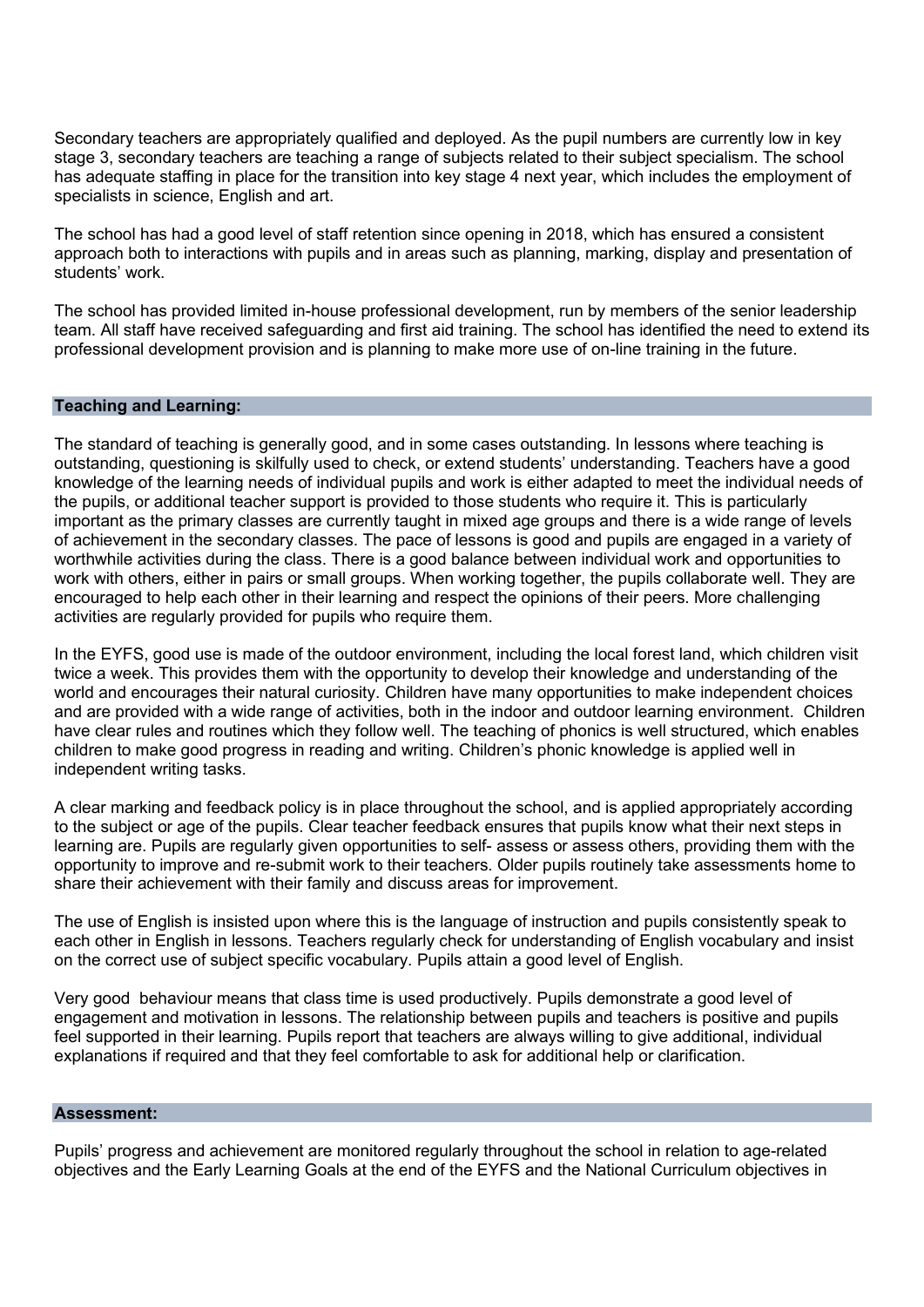primary and key stage 3. Assessments are completed regularly throughout the year and the results are used effectively to identify the next steps for individual pupils.

In the EYFS, achievement is good, with most children reaching age- related expectations. Particularly good levels of achievement are seen in the pupils' knowledge and understanding of the world. Achievement is generally good in mathematics, with all students in key stage 3 working at an age- appropriate level. More variation is seen in reading and writing, both in primary and key stage 3 classes. Some students are still working below age- expected levels. However, all students are making good progress.

Children who perform below the expected level are identified by teachers, who are then responsible for providing individualised support, which helps them to make good progress. Additional support for children in the early years and lower primary years is also provided by teaching assistants. The school plans to provide additional support in English as an Additional Language (EAL) in key stage 3 next year. The school does not currently have Additional Learning Needs (ALN) specialists on the staff and this specialist advice is currently provided by an ALN specialist in another school in the group.

### **Spiritual, Moral, Social and Cultural Development:**

Pupils are confident and proud of their school. They feel safe and cared for and know who to talk to if they have a problem. The behaviour of the pupils is very good. They listen to each other and work collaboratively on learning tasks. For example, year 1 and 2 pupils were well able to remain on task, take turns and help each other when playing a mathematics game and key stage 3 pupils were supportive of each other when completing an activity in pairs in a mathematics lesson.

There is a PSHE programme in place that ensures the students have opportunities to learn about a range of relevant topics. In years 3 and 4, children shared their responses to an environmental disaster and the impact of this on sea-life, linking this to their own feelings about social responsibility.

Secondary pupils are given the opportunity to develop leadership skills by taking on the role of House Leaders.

## **Leadership and Management:**

The Headteacher has regular contact with the school owner and they have a shared vision regarding the aims and ethos of the school. The senior leadership team (SLT) team consists of the Headteacher, the primary coordinator and the secondary coordinator. They work closely together, have regular meetings and share a vision for the school.

The primary and secondary coordinators have regular meetings with their teams to decide common policies and these are then consistently and effectively applied in practice. Examples of this consistency are seen in the application of the display, presentation of work and marking policies. Coordinators effectively monitor the curriculum and teachers' planning. They also hold termly meetings with teachers in their department to discuss pupils' academic progress, as well as any pastoral issues. This results in the coordinators having a good knowledge of the needs of all children in their department. This knowledge is shared with the Headteacher in SLT meetings. The SLT identifies areas for development and writes the school development plan after consultation with staff and the school owner. Some liaison is currently taking place with the other group school in Spain and the coordinators are planning to develop these links further and share expertise.

The staff appraisal system involves lesson observations and scrutiny of pupils' work. However, this has been replaced by informal drop-in visits to classes during the past year due to the pandemic. The full appraisal process will be resumed next year.

## **Response to the previous inspection report:**